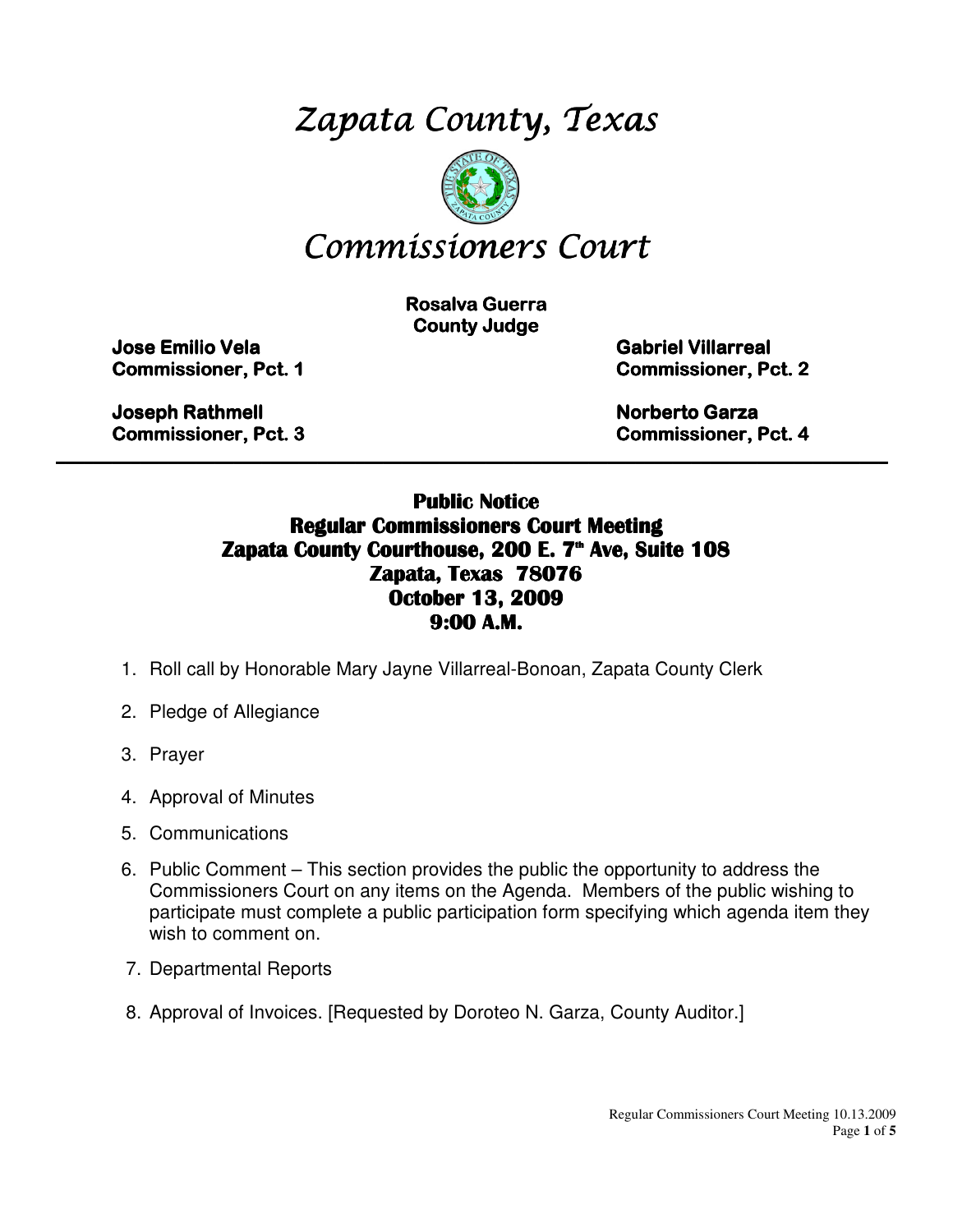### **DELIBERATE AND CONSIDER ACTION ON THE FOLLOWING ITEMS**

- 9. To approve the hiring of Premier Engineering, for the Bond Paving Project in the Falcon Meza Subdivision. [Requested by Commissioner Joesph Rathmell, Pct. 3.]
- 10. To appoint a member of the Zapata County Commissioners Court to serve on the Board of the EDC. [Requested by Commissioner Joseph Rathmell, Pct. 3.]
- 11. To approve the purchase of a PA System for the County Extension Agent's Office. [Requested by Commissioner Joseph Rathmell, Pct. 3.]
- 12. To approve the Agreement between Zapata County (on behalf of the Board of Directors of the Zapata County Museum of History) and Southwest Museum Services for the design, fabrication, and installation of exhibits at the Zapata County Museum of History. [Requested by Zapata County Museum of History Board of Directors.]
- 13. To use the Oswaldo H. and Juanita G. Ramirez Exhibit Hall on December 5, 2009 for the Zapata Youth Football League Banquet and Dance. [Requested by Zapata County Convention & Visitors' Bureau.]
- 14. To lower fees at the Zapata County Landfill to allow DC Construction continued entrance during the duration of the demolition of the old Zapata South Elementary. [Requested by Catherine Prince, DC Construction.]
- 15. To assign and/or appoint an individual and/or committee in charge of the Nick Gutierrez 4-H Arena. [Requested by County Judge Rosalva Guerra.]
- 16. To approve a payment schedule, regarding the health insurance for Zapata County Retirees. [Requested by Nellie R. Treviño, Personnel Director.]
- 17. To approve the Interlocal Agreement for the Emergency 911 Public Safety Answering Point Services. [Requested by Nancy Romero, 911 Program Specialist.]
- 18. To approve the Interlocal Agreeement for the Emergency 911 Automatic Location Information Maintenance Services. [Requested by Nancy Romero, 911 Program Specialist.]
- 19. To approve a single plat for the Dollar General Store. [Requested by Mario Gonzalez- Davis, Zapata County Project Coordinator.]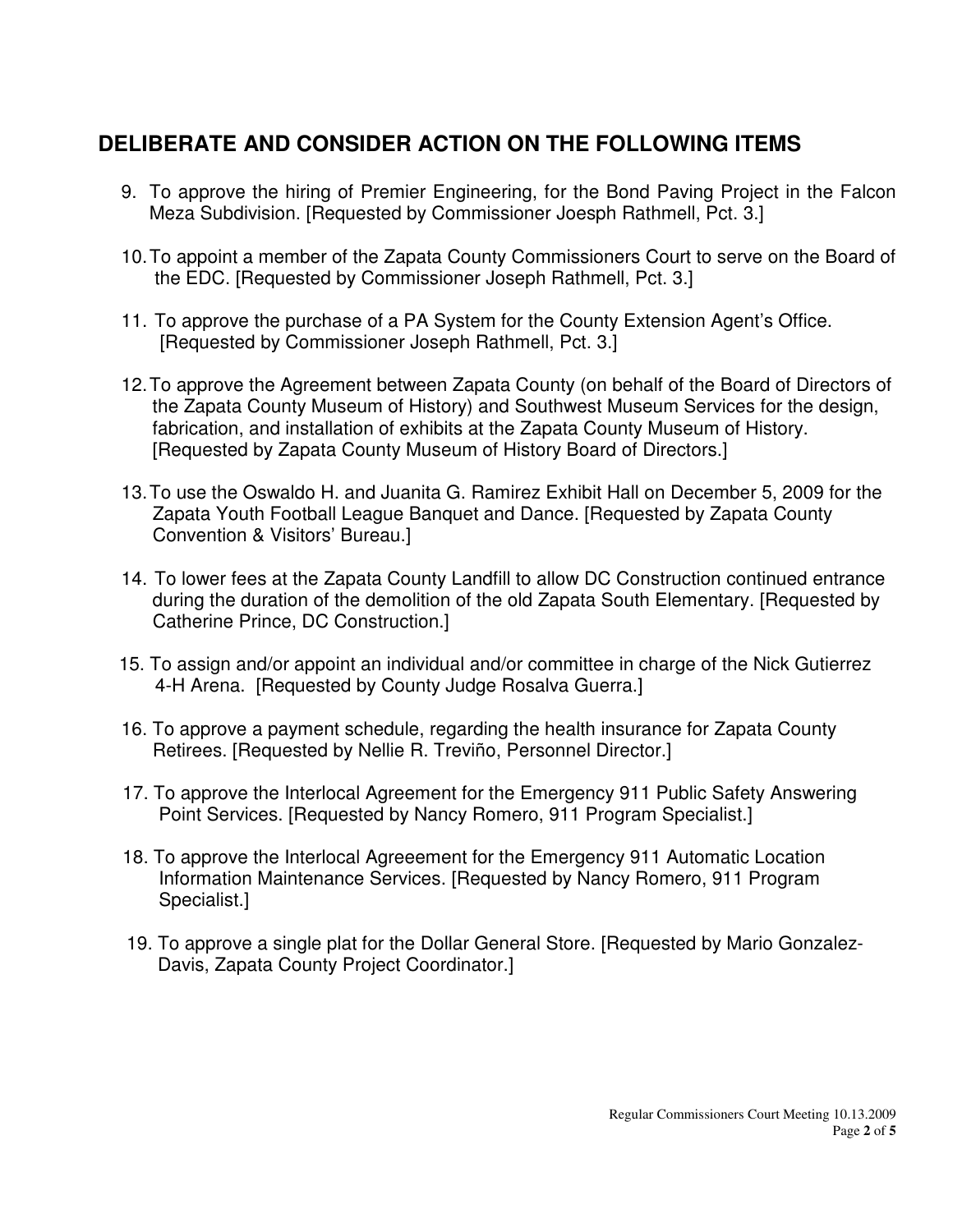#### **TABLED ITEMS**

- 20. To approve the extension of a six inch water line by the Zapata County Waterworks, to serve an area(s) of over 5 acres along the 40' easement conveyed to Zapata County from share 4,100 acres of the Jose Cuellar et. al., approximately 900 ft. Materials to be paid from landowner. With possible loop to be provided by waterworks. [Requested by Mario Gonzalez-Davis, Project Coordinator and Carlos Treviño, Zapata County Waterworks Director.]
- 21. To award construction contract for the Jennings Road Project. [Requested by Manuel Gonzalez, Premier Engineering.]

#### **RESOLUTIONS AND PROCLAMATIONS**

- 22. To approve a proclamation that proclaims the month of October 2009 as Disability Employment Awareness Month in Zapata County. [Requested by Border Region MHMR.]
- 23. To approve a proclamation that proclaims the week of October  $6<sup>th</sup>$  -10<sup>th</sup>, 2009 as Mental Health Awareness Week. [Requested by Border Region MHMR.]
- 24. To approve a resolution for the Zapata County Health Center Special Fund. [Requested by Doroteo Garza, County Auditor.]
- 25. To approve a resolution in which Zapata County will pursue Energy Efficiency and Conservation Block Grants (EFCBG) made available through the American Recovery and Reinvestment Act (ARRA) of 2009. [Requested by County Judge Rosalva Guerra.]
- 26. To approve a resolution of support for the GCI, Inc. proposal. [Requested by Hector Uribe, Legislative Consultant.]

#### **CONSENT ITEMS**

- 27. To approve a street light for Olmos Street in Lakefront Lodge and Davis Street in Siesta Shores. [Requested by Commissioner Joseph Rathmell, Pct. 3.]
- 28. Approval of security light at 406 Ann Drive. (Buenavista Subdivision.) [Requested by Commissioner Joesph Rathmell, Pct, 3.]
- 29. To install a street light between  $10^{th}$  and  $13^{th}$  on 1015 Diaz. [Requested by Commissioner Norberto Garza, Pct. 4.]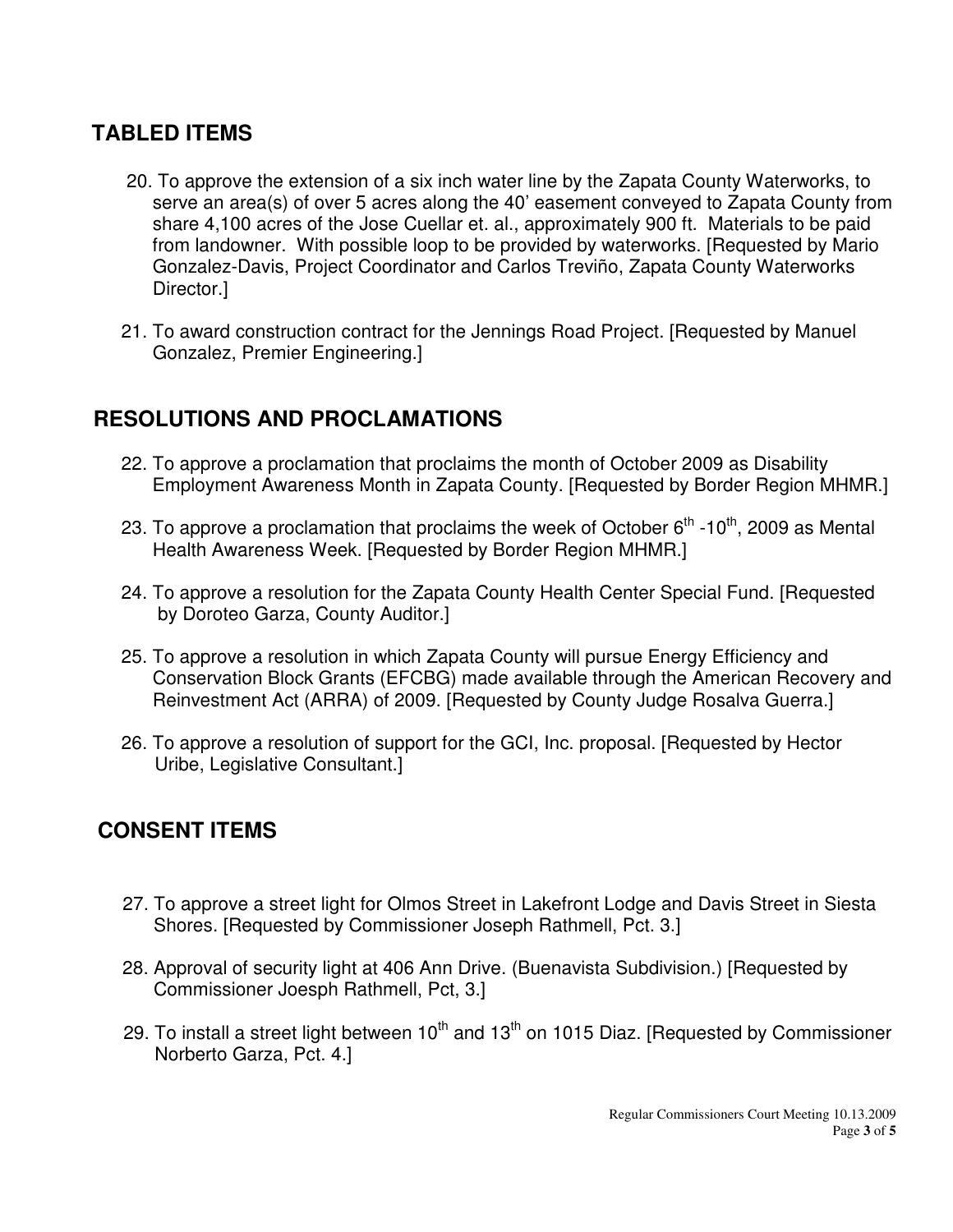- 30. To install a security light at 907 Roma Street. [Requested by Commissioner Norberto Garza, Pct. 4.]
- 31. Installation of a security light on  $20<sup>th</sup>$  Ave. and Hidalgo Blvd. [Requested by Commissioner Norberto Garza, Pct. 4.]
- 32. To install speed humps for traffic control at the following locations:
	- 505 Delmar St. (Zapata Townsite)
	- 218 Lozano St. (Nicholson Addition) [Requested by Commissioner Jose Emilio Vela, Pct. 1.]
- 33. To install street lights at the following locations:
	- 705 Glenn Street (Zapata Townsite)
	- 307 Fresno Street (Zapata Townsite)
	- 305 Gonzalez Street (Nicholson Subdivision)
	- 501 Elm Street (Zapata Townsite)
	- 1109 Delmar Street (Zapata Townsite) [Requested by Commissioner Jose Emilio Vela, Pct. 1.]

#### **REPORTS AND PRESENTATIONS**

- 34. Update and status report on the Phase II of the Romeo T. Flores Park Project. [Requested by Mr. Andy Mata.]
- 35. Presentation by Debbie Enriquez, retirement planning specialist on Nationwide 457 Plan. [Requested by Debbie Enriquez.]

## **EXECUTIVE SESSION**

36. To contact Time Warner Communications on possible Agreement/Lease of tower located on county property for the purpose of cable television and other services. [Requested by Doroteo Garza, County Auditor.]

**Note 1 Gov't Code Ann 551.071, Consultation with Attorney Note 2 Gov't Code Ann 551.072, Real Property Note 3 Gov't Code Ann 551.074, Personnel Matters Note 4 Gov't Code Ann 551.076, Security**